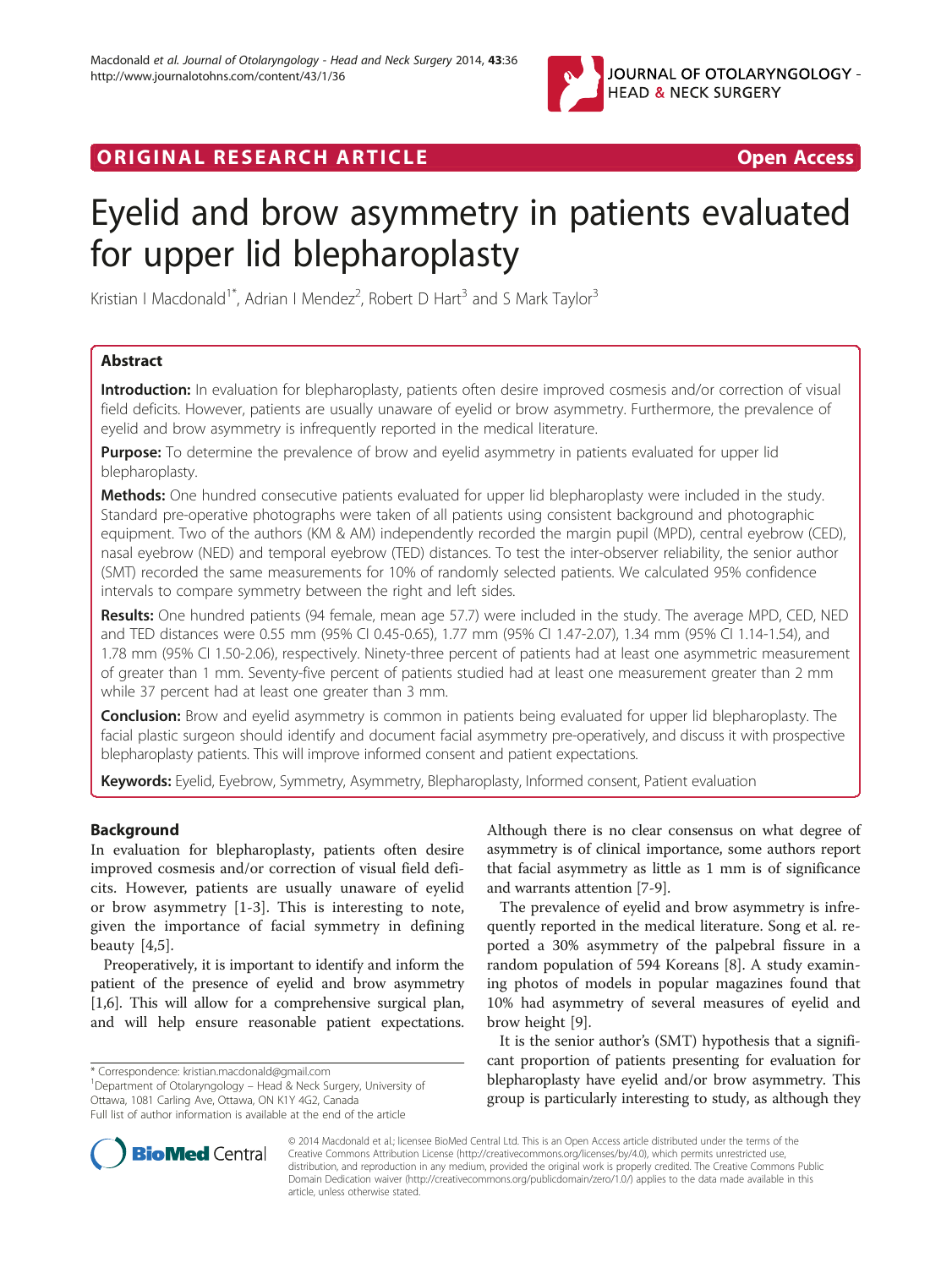are inquiring about eyelid surgery, most are unaware of any existing asymmetry.

## Methods

This retrospective chart review was approved by the local research ethics board at Dalhousie University in Halifax, NS, Canada. We included consecutive patients who were evaluated for upper lid blepharoplasty. Patients were excluded if they had a documented eyelid or brow asymmetry with a defined cause, including previous surgery and/or facial nerve palsy.

Preoperative pictures were taken in a standardized fashion with the same camera, at zero magnification, at the same distance from the patient. From these pictures, a senior (KM) and a junior Otolaryngology – Head & Neck Surgery resident (AM) independently measured the four distances detailed in Figure 1 for each eye. These were the margin pupil (MPD), the central eyebrow (CED), the nasal eyebrow (NED), and the temporal eyebrow (TEP) distances.

For each measurement, the mean asymmetry with 95% confidence interval was calculated. We also determined

Table 1 Number of patients with asymmetry with 3 different limits

| Measurement                       | $>1$ mm | $\geq$ 2 mm | $>3$ mm |
|-----------------------------------|---------|-------------|---------|
| <b>MPD</b>                        | 11      | ર           |         |
| <b>CED</b>                        | 58      | 38          | 18      |
| <b>NED</b>                        | 50      | 25          | 10      |
| <b>TED</b>                        | 61      | 41          | 18      |
| $\geq$ 1 measurement of asymmetry | 93      | 75          | 37      |

MPD = Margin pupil distance; CED = Central eye distance; NED = Nasal eye distance; TED = Temporal eye distance.

the proportion of patients who had equal to or greater than 1, 2 and 3 mm asymmetry for each measurement. To test for inter-observer reliability, 10% of the patients were randomly selected for independent measurements by the senior author, a facial plastic surgeon (SMT). These measurements and asymmetries were compared to those of the other two authors.

Figure 2 Average eyelid and brow asymmetries for 100 patients.

Temporal Brow Central Brow

Nasal Brow

# Results

MPD = Margin pupil distance.

Į

**MPD** 

 $2.5$ G  $695\%$  $\overline{\phantom{a}}$ 

 $1.5$ 

 $\overline{1}$ 

 $0.5$ 

 $\overline{a}$ 

Asymmetry in millimetres

One hundred consecutive patients who presented for evaluation for upper lid blepharoplasty were included in the analysis. None of the patients were excluded. There were 97 Caucasians and 3 Asian patients in the study cohort. 94 patients were female, and 6 were male. The average age of the group was  $57.7$  +/- 10 years.

The 10 sets of randomly selected patients measured by the senior author were compared to those of the first author. Although some of the actual measurements varied slightly, the asymmetries were within 0.1 mm for all 40 measurements.

The proportions of patients with  $\geq 1$ , 2 and 3 mm of asymmetry are presented in Table 1. In summary, 93% of patients had greater than or equal to 1 mm of asymmetry in at least one of four measurements, 75% had greater than or equal to 2 mm, and 37% had greater than or equal to 3 mm.

Figure 2 reports the average asymmetry, in millimeters, for each of the four measurements. The average MPD, NED, TED and CED were 0.55 mm (95% CI 0.44-



 $NED = 1.5$  mm;  $TED = 4$  mm.

<span id="page-1-0"></span>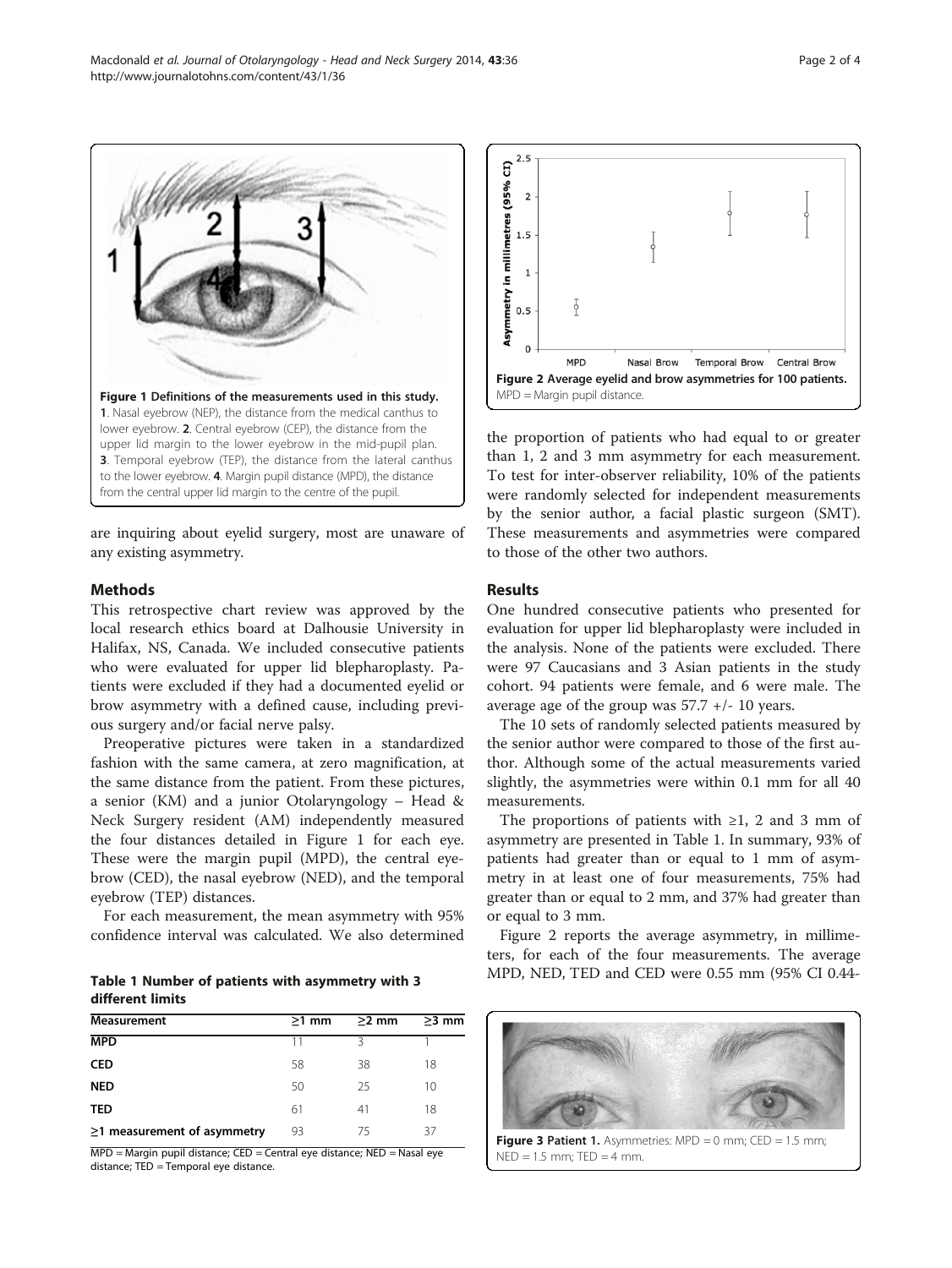<span id="page-2-0"></span>

0.66), 1.34 mm (95% CI 1.14-1.54), 1.78 mm (95% CI 1.49-2.07), and 1.77 mm (95% CI 1.46-2.07), respectively.

Two examples are presented in Figures [3](#page-1-0) and 4. Both patients were females in their early 40′s who had requested a more youthful appearance of their upper eyelids. The first patient (Figure [3\)](#page-1-0) had a 4 mm asymmetry in the temporal eye distance, with the right side higher than the left. The second patient (Figure 4) had a more obvious asymmetry, with a central eye distance asymmetry of 5.5 mm. Neither patient noted their asymmetry as a complaint or reason for requesting surgery.

# **Discussion**

Published literature on facial analysis has stressed the importance of preoperatively identifying facial asymmetry [1-3,[10](#page-3-0)]. However, the actual prevalence of eyelid and brow asymmetry is rarely reported. Searches online in Medline with the terms "eyelid asymmetry", "brow asymmetry", "photo analysis and eyelids", and "facial asymmetry and aesthetics", yielded few relevant studies.

Ing et al. evaluated 102 models in popular magazine photographs [\[9](#page-3-0)]. They measured 14 ocular parameters, and identified a mean asymmetry of 0.2-2.4 mm. 12 of the models had an asymmetry of 2 standard deviations from the mean, concluding that a significant number of models had substantial facial asymmetry.

In another study, Song et al. sought to quantify asymmetry of palpebral fissure height in normal Koreans [\[8](#page-3-0)]. They recruited 594 patients from the general population, and determined the prevalence of asymmetry greater than 1 mm. They found that 24.2% of males and 26.5% of females had such an asymmetry. The authors called for similar studies in Caucasians.

Our patient population is particularly interesting, as they are mostly female Caucasians (94%) who sought surgical correction of the upper eyelid. Although they had paid particular attention to their eyes, they were not aware of, or at least did not make note of any asymmetry during their clinic visit. We could not identify other studies in which eyelid or brow asymmetry was assessed in patients presenting for blepharoplasty.

Despite this, the vast majority of our patients (93%) had, in at least one of the four measurements, asymmetry greater than or equal to 1 mm. Using more stringent criteria, three

quarters of patients had an asymmetry greater than or equal to 2 mm, in at least one of the measurements.

Awareness of the prevalence of asymmetry is important for the facial plastic surgeon. It will enhance the preoperative evaluation, help optimize the surgical plan and improve patient expectations and satisfaction. Once their other concerns are addressed, patients who were not aware of asymmetries preoperatively may be more likely to take notice postoperatively, and could conclude that they are iatrogenic in etiology. It is therefore critical that the facial plastic surgeon identifies potential asymmetry preoperatively and educates the patient appropriately.

## Conclusion

The vast majority of patients presenting for evaluation for upper lid blepharoplasty had eyelid or brow asymmetry greater than or equal to 1 mm. Temporal and central eyebrow distances showed the greatest asymmetry. This knowledge is critical for the facial plastic surgeon, and any potential asymmetry should be identified and discussed preoperatively with blepharoplasty patients.

## Consent

Written informed consent was obtained from the patient for the publication of this report and any accompanying images.

## Competing interests

The authors declare that they have no competing interests.

#### Authors' contributions

SMT conceived and designed the study, aided in data acquisition, and critically revised the manuscript. KM obtained ethics approval, performed the data analysis, and wrote the initial manuscript draft, including tables and figures. AM participated in data acquisition, and in revising the manuscript. RH participated in revising the manuscript. All authors read and approved the final manuscript.

#### Author details

<sup>1</sup>Department of Otolaryngology - Head & Neck Surgery, University of Ottawa, 1081 Carling Ave, Ottawa, ON K1Y 4G2, Canada. <sup>2</sup>Division of Otolaryngology – Head & Neck Surgery, University of Alberta, Edmonton, AB, Canada. <sup>3</sup> Division of Otolaryngology – Head & Neck Surgery, Dalhousie University, Halifax, NS, Canada.

#### Received: 29 May 2014 Accepted: 24 August 2014 Published online: 02 October 2014

#### References

- 1. Pastorek N: Blepharoplasty. In Head & Neck Surgery Otolaryngology. 4th edition. Edited by Bailey BJ, Johnson JT. Philadelphia: Lippincott Williams & Wilkins; 2006:2611–2626.
- 2. Kowner R: Facial asymmetry and attractiveness judgment in developmental perspective. J Exp Psychol Hum Percept Perform 1996, 22(3):662–675.
- 3. Tiryaki T, Ciloglu NS: Eyebrow asymmetry: definition and symmetrical correction using botulinum toxin A. Aesthet Surg J 2007, 27:513–517.
- 4. Mealey L, Bridgstock R, Townsend GC: Symmetry and perceived facial attractiveness: a monozygotic co-twin comparison. J Pers Soc Psychol 1999, 76(1):151–158.
- 5. Grammer K, Thornhill R: Human facial attractiveness and sexual selection: the role of symmetry and averageness. J Comp Psychol 1994, 108(3):233–242.